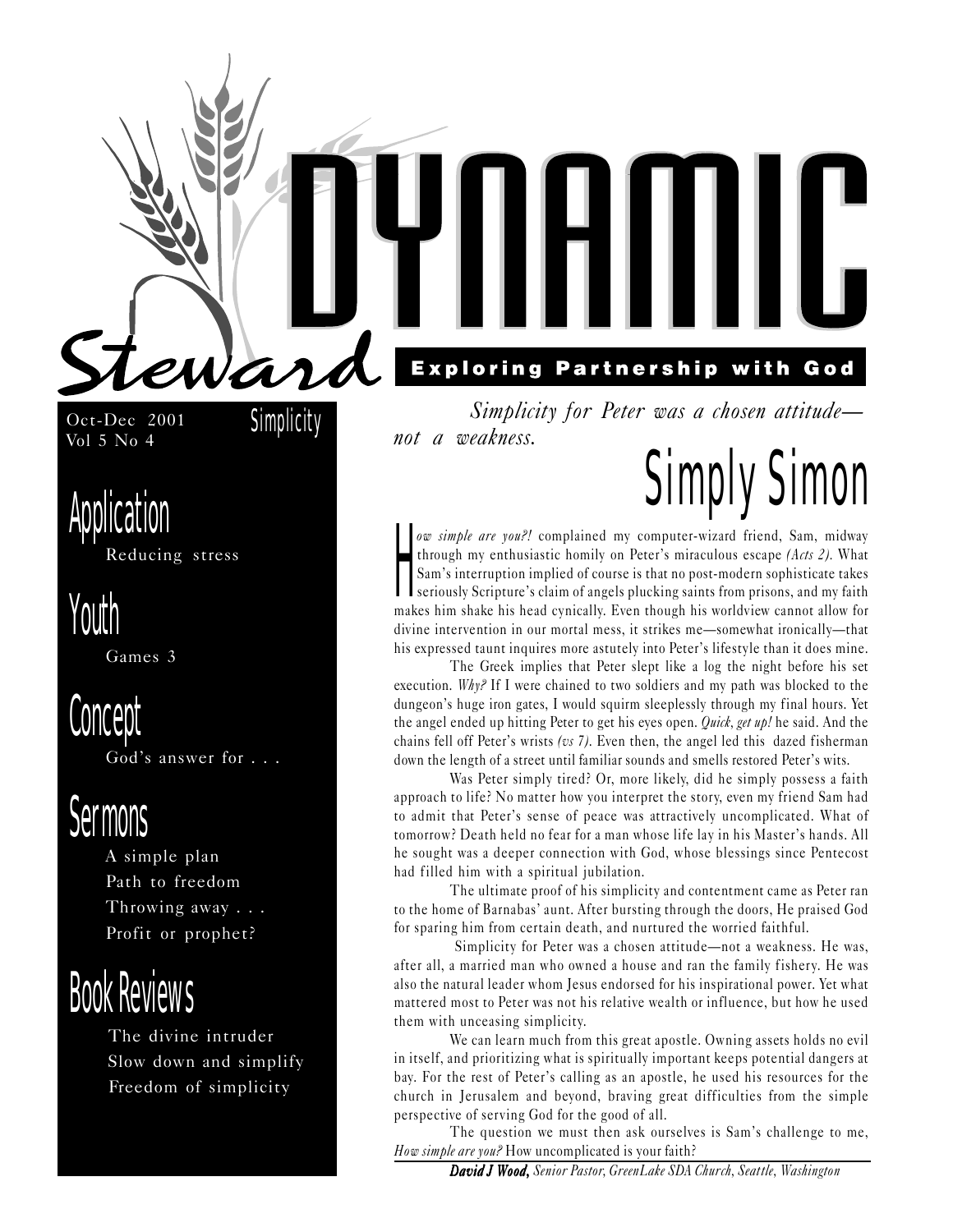### Application

#### **Introduction**

Ask class members to list life events that are reminders of the passing of time (death, age, seasons, the unexpected, birthdays, etc.). Then give the following stress test to evaluate how each copes with life's stressors.

| 1. I'm frequently late or missing<br>appointments.                                   | 5 |                 | $4 \t3 \t2 \t1$ |                |                          |
|--------------------------------------------------------------------------------------|---|-----------------|-----------------|----------------|--------------------------|
| 2. My emotions are near the surface<br>(anger or tears come easily).                 | 5 | $4 \t3 \t2 \t1$ |                 |                |                          |
| 3. I feel that my time is controlled by<br>others.                                   | 5 |                 | $4 \t3 \t2 \t1$ |                |                          |
| 4. I find myself engaging in mental arguments<br>with my employer, family or others. | 5 | $\overline{4}$  | $\mathfrak{Z}$  | $\overline{c}$ | $\overline{1}$           |
| 5. I feel like I'm always with people and<br>am rarely alone.                        | 5 | $4 \quad$       | 3 <sup>7</sup>  | 2 <sub>1</sub> |                          |
| 6. I wonder when I'm going to get<br>around to what I really want to do.             | 5 | $\overline{4}$  | 3 <sup>7</sup>  | 2 <sub>1</sub> |                          |
| 7. I feel tired emotionally, physically or<br>spiritually.                           | 5 |                 | $4 \t3 \t2 \t1$ |                |                          |
| 8. On my day off, I feel compelled to go<br>to the office to finish work.            | 5 | $\overline{4}$  | 3 <sup>7</sup>  | 2              | $\overline{1}$           |
| 9. If married: we seem too busy or tired<br>for romance.                             | 5 |                 | $4 \quad 3$     | 2              | $\overline{\phantom{0}}$ |
| 10. I think grass is greener thoughts<br>about my career.                            | 5 |                 | $4 \quad 3$     | 2              | $\overline{1}$           |
| 11. I find myself seeking escapes (food,<br>sleep, TV, etc.).                        | 5 |                 | $4 \quad 3$     | $\overline{c}$ | $\overline{1}$           |
| 12. I seem to rush from one thing to the<br>next and always feel busy.               | 5 | $\overline{4}$  | 3 <sup>7</sup>  | $\overline{c}$ | $\overline{1}$           |
| 13. I am not sleeping well.                                                          | 5 |                 | $4 \quad 3$     | 2 <sub>1</sub> |                          |
| 14. I'm overly concerned with finances.                                              | 5 |                 | $4 \quad 3$     | $\mathfrak{2}$ | 1                        |
| 15. I don't have time to maintain my most<br>important relationships.                | 5 | $\overline{4}$  | 3 <sup>7</sup>  | 2 <sub>1</sub> |                          |
| 16. I'm always busy but wonder if I'm doing<br>the right things.                     | 5 | $\overline{4}$  | 3               | $\overline{c}$ | $\overline{1}$           |

#### TOTAL:

(Scoring: 61-85 High stress. You are running on empty; 36-60 Medium stress. Make some adjustments; 17-35 Low stress in general. Address any 4s and 5s.) Next, have the class come up with ways to take control of stress factors to simplify life. Here are some suggestions:

*1. God gives you power when you make Him the f irst priority in your life.* When we try to run the universe, we experience stress. When we trust the outcomes to Christ, we experience

Reducing

what Isaiah wrote many years ago*: You will keep in per fect peace with him whose mind is steadfast, because he trusts in you (Is 26:3).*

*2. Take goals in small bites.* At age 14, John Erskine said this about practicing the piano: *When you grow up, time won't come in long stretches. Practice in minutes, whenever you can f ind them—f ive or ten before school, after lunch, between chores. Spread the practice throughout the day and music will become a part of your life.* Erskine grew up to write *Helen of Troy* as he rode on streetcars to and from his work.

*3. Use the word NO. We can say 'yes' to please other people—to make sure they'll like us. We people-pleasers can snif f out even the slightest hint of anger or disappointment, and this acute sense triggers a 'yes' to fend it off. Of course, there is nothing wrong in wanting to be accepted or to feel worthy. But when it gets out of balance, our need for acceptance tyrannizes us and leads us into wrong choices. We mustn't say 'yes' just to please.—*Howard Macy

*Less is more. —Robert Browning*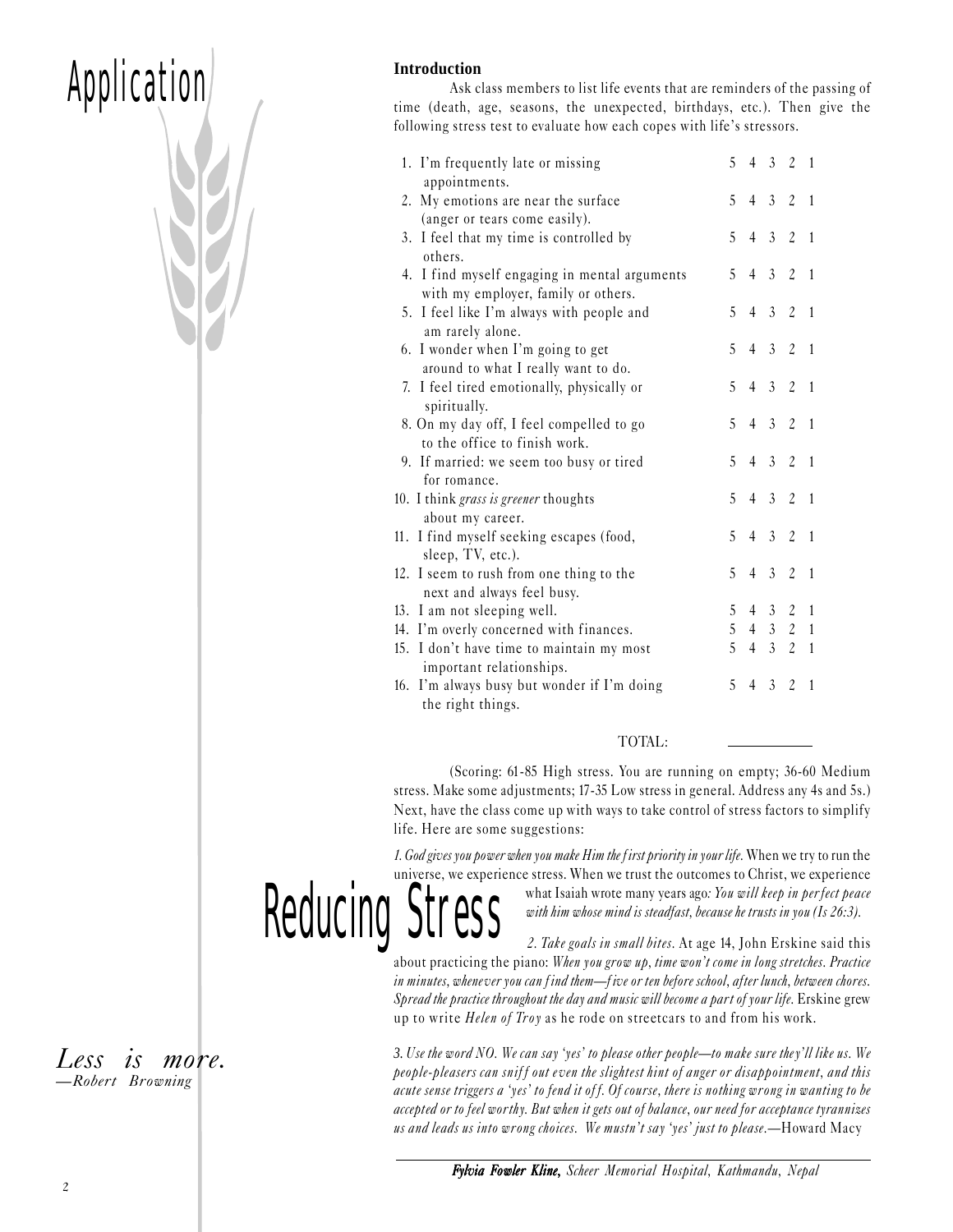More great games for youth!<br> *Games 3* comes through with about every game you could possible play<br>
with your youth group. The book starts off by listing the games in a table of<br> **Solution** *Games 3* comes through with about every game you could possible play contents and also includes an alphabetical list. Youth groups from all over the country have submitted the games, so you know that they work. I used some at our mid-week youth Bible study and they were a great success.

Another outstanding point the book offers is that it will work for any size group located anywhere. It does not matter if you are a large group looking for an outdoor game, if you are a small group looking for a game to play in the fellowship hall or you are just looking for a game to play in your living room. They are all there in a format that makes it easy to find the game, even if you are in a hurry.

Many of the games are not activities for Sabbath School. In fact, most of the games are not games I would use at church. They work really well for other occasions like Vacation Bible School or Day Camp, but many are active games that would be hard to use when kids are all dressed up for church. If you are willing to search a little or to adapt the games, then they could become acceptable during this time.

Another bit of advice I have to give is that you should be mindful of preparation time. Many of the games you find in the book require that supplies and equipment be set up. You need to plan ahead and not wait until the last minute. So if you know you need a great game, look a little ahead of time so you can have your supplies ready.

Over all I think this is an excellent book to add to your collection, especially if you already have *The Ideas Librar y* published by Youth Specialties. The collection is a great asset to have for youth ministry. No youth minister should be without the set!

*Brendon Prutzman, Y rutzman outh Pastor, Spencer ville SDA Church, Spencer ville, Maryland*

## Ouotes on simplicity . . .

"The greatest truths are simple—and so are the greatest men."—*Chinese Proverb*

"Our life is frittered away by detail . . . Simplify, simplify."—*Henry David Thoreau*

"Teach us to delight in simple things, and mirth that has no bitter springs."—*Rudyard Kipling*

"We are not rich by what we possess but rather by what we can do without."—*Immanuel Kant*

"To be simple is to fix one's eye solely on the simple truth of God at a time when all conepts are being confused, distorted and turned upside down."—*Dietrich Bonhoef fer*

"Let us cultivate the simplicity of little children. The precious Bible, the book of God, is our instructor. To all who will walk humbly with God, He will give His Holy spirit and will minister to them through the agency of Holy angels to make right impressions upon human minds."—*Ellen White*

"The essence of life is simplicity. The great truths of live*—*love, forgiveness, unity, giving, are simple. Likewise, realized masters and teachers are simple, unpretentious and child-like. It is a challenge not to be overwhelmed by the multitude of choices and options that are presented to us each day. The way out lies in focusing on what is truly essential. Take a moment and ask yourself,*'*What are those simple activities—spending time with a good friend, taking a walk by the ocean, accomplishing a short-term goal—that bring me true peace and contentment? What steps can I take to reduce the clutter in my life so that I may live simply and joyously?'"—*Douglas Bloch*



*Games 3: The Ideas Library Youth Specialties*

> **Zondervan Publishing House Grand Rapids, Michigan, 2001 US\$ 19.99**

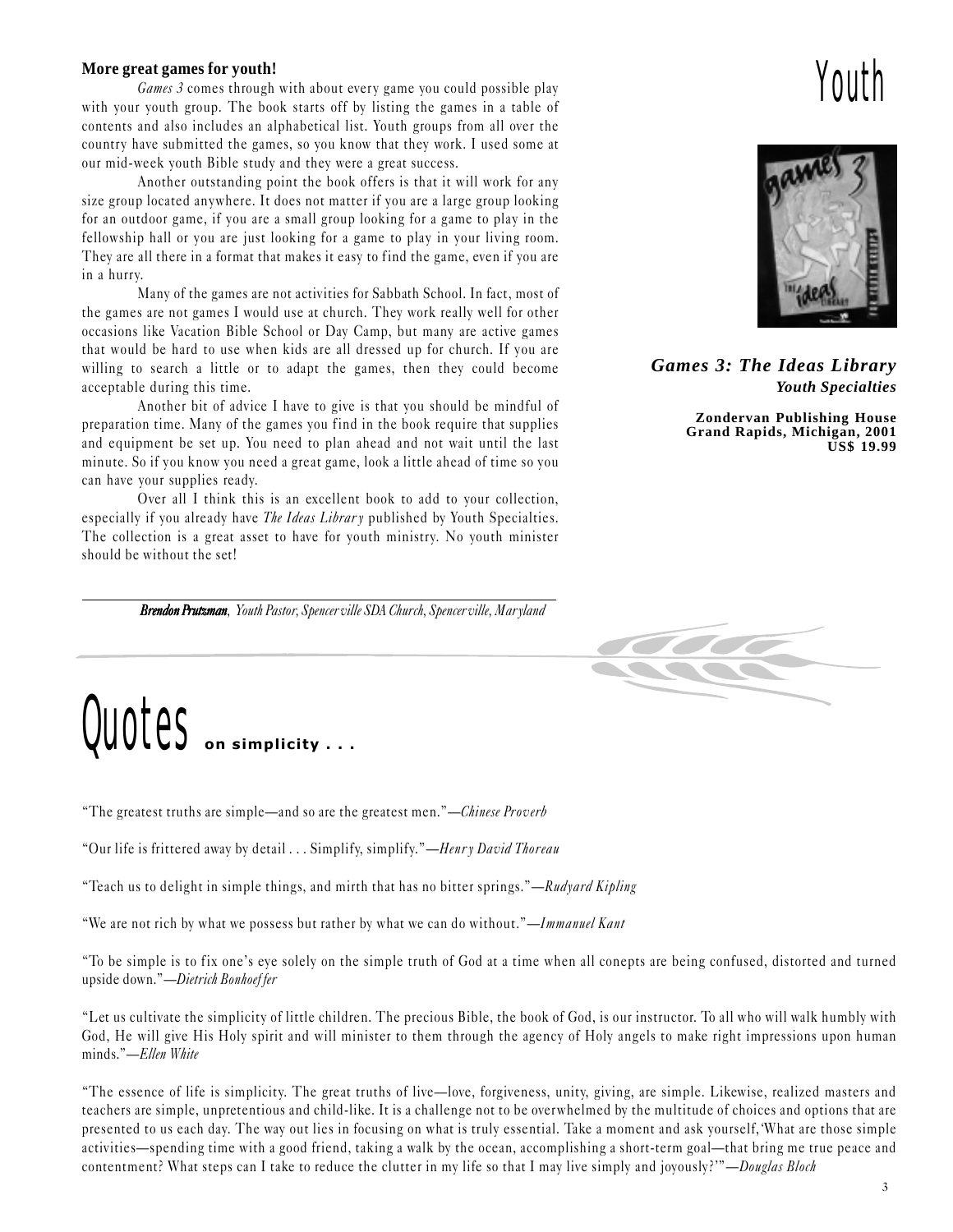### Concept

#### **A choice**

Tom and Cheryl are struggling. After twenty years on the fast track of professional careers, they are strained and stressed. They face a choice—do they continue their treadmill existence or do they take the opportunity to downsize and move to a country community with the promise of a simpler lifestyle?

Simplicity! The very word rings with appeal. Trapped in a world where life's mad rush and slavery to the material dominate our agendas and control our energies, we long for something different. Finding a simpler way appeals to our confusion and seems to promise a solution to our frenetic frustration. Many are reacting to pressure and are turning to a simpler lifestyle. Is this what we mean by simplicity? Is this the solution to the challenges of a materialistic, secular culture? Surely not!

It all narrows down to the simple choice of lust versus trust—lust for material possessions and contemporary values, versus trust in God and what is His. Simplicity is not merely an exercise in self-control or restraint. It is not limiting possessions or choosing to live a simpler life, for all of this can be done from selfcentered motives and selfish values. *Simplicity is a choice to follow God and allow Him to rule.*

Simplicity is the assimilation of key lordship principles into how we think and live. Let's explore simplicity in the context of our relationship with God. Simplicity is easier to *describe* than to *def ine*. It is a complex external expression of an internal reality. It begins in the heart, and, at the same time, builds our walk with God. True simplicity cannot come about without focusing on the heart on God. Living out simplicity in our everyday life through values and choices also strengthens our walk with God as we allow Him to be the priority focus of our lives.

Simplicity: God's Answer

It means putting God first in response to His invitation *(Mt 6:33)*. It means leaving our anxiety and worry behind. *Do not be anxious about anything, but in everything . . . present your requests to God (Php 4:6).*

Simplicity is not a biblical call to escape from today's pressures. It is a call to move toward God. It is an extension of authentic Christianity as our focus on God replaces other passions and idols in our lives. The words of the classic hymn are just as true today:

> *Tur n your e yes upon Jesus, Look full in His wonderful face, And the things of earth will grow strangely dim, In the light of His glory and grace.*

#### **A call to worship**

Simplicity is a call to worship God. It begins with acknowledging Him as Owner, Redeemer, Creator and Sustainer. It means offering ourselves to Him as living sacrifices *(Rm 12:1).* It means not allowing the world to shape and control us, but allowing Him to transform us, beginning with our minds or hearts *(Rm 12:2).* We begin by accepting our identity in Christ. God rescues us from sin and leads us into an intimate partnership with Him. Every day by faith we accept the presence of His Spirit in our lives *(Gal 3:14)*. Simplicity becomes a lifestyle as we walk in the Spirit. And by His Spirit, the presence of Christ dwells in our hearts *(Eph 3:16-17).* He is the primary force guiding and empowering our lives *(Php 2:12-13).*

#### Oswald Chambers writes:

*Simplicity is the secret to seeing things clearly. A saint does not think clearly until a long time passes, but a saint ought to see clearly without any dif f iculty. You cannot think through spiritual confusion to make things clear; to make things clear, you must obey. In intellectual matters you can think things out, but in spiritual matters you will only think yourself into further wandering thoughts and more confusion. If there is something in your life upon which God has put His pressure, then obey Him in that matter. Bring all your 'arguments and . . . ever y thought into captivity to the obedience of Christ' regarding the matter, and ever ything will become as clear as daylight to you (2 Cor 10:5). Your reasoning capacity will come later, but reasoning is not how we see. We see like children, and when we tr y to be wise we see nothing (see Mt 11:25).*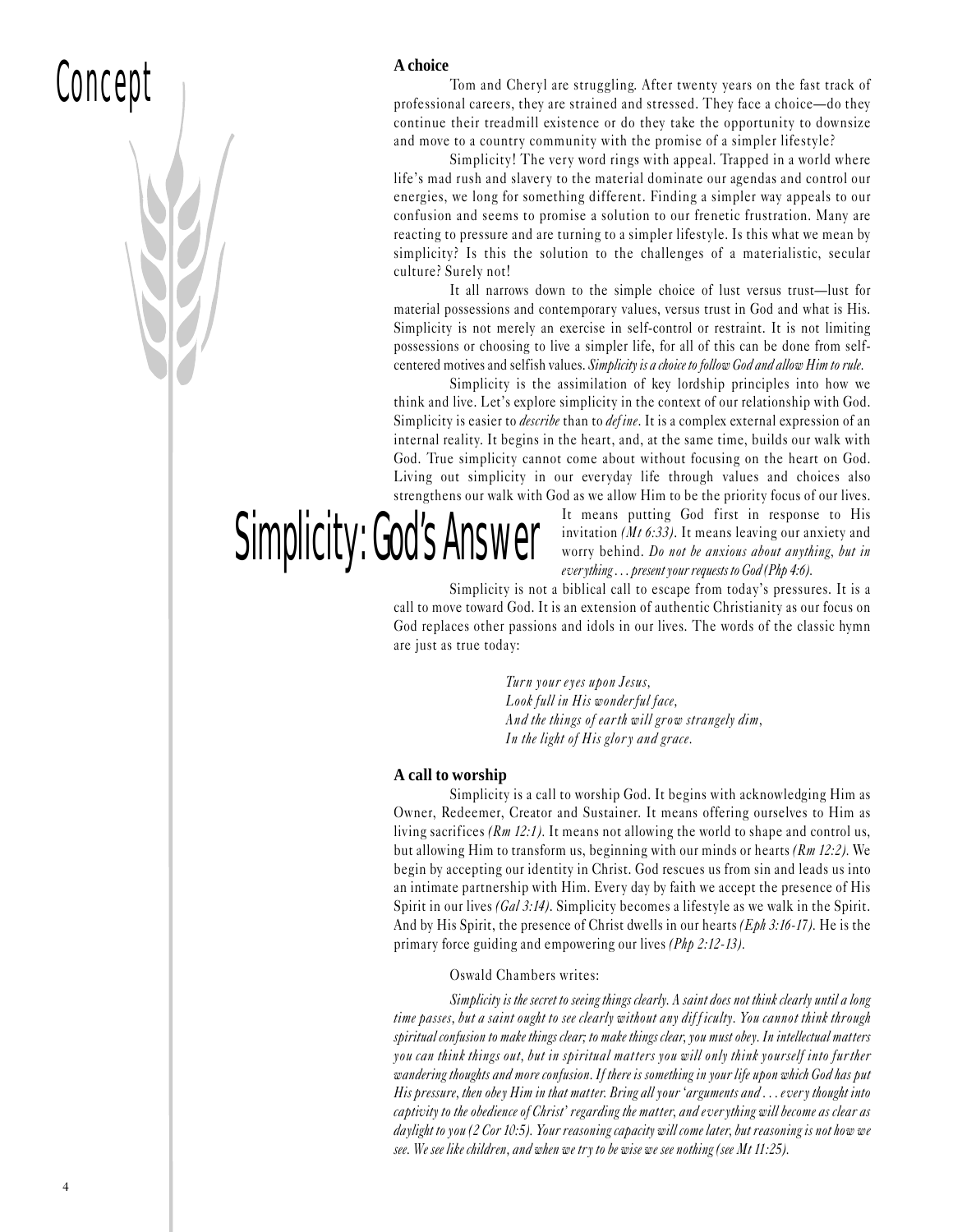*Even the very smallest thing we allow in our lives that is not under the control of the Holy Spirit is completely suf f icient to account for spiritual confusion, and spending all of our time thinking about it will still ne ver make it clear. Spiritual confusion can only be conquered through obedience. As soon as we obey, we have discernment. This is humiliating, because when we are confused we know that the reason lies in the state of our mind. But when our natural power of sight is devoted and submitted in obedience to the Holy Spirit, it becomes the very power by which we perceive God's will, and our entire life is kept in simplicity (*My Utmost for His Highest, *September 14 reading).*

Simplicity becomes a discipline or choice. Gradually, almost imperceptibly, He invades the life and creates a new heart, a new mind. We are led into the discipline of putting God before material things and earthly priorities. Simplicity becomes the fruit of our walk with God and a method for integrating that walk into growing areas of life. We can now look at material possessions with new light. Surrounded by our relationship with God, we recognize that possessions are really His—we hold them in trust. As we manage His resources, we discover that material belongings are not intrinsically evil, and what we think we control ends up controlling us. We see that what we yield to God's ownership and control becomes an instrument for His glory.

#### **Celebration of goodness**

We may grow in relationship to God to the point where simplicity becomes a celebration of His goodness—recognizing God's hand in little or much. We can learn to say with Paul: *I am not saying this because I am in need, for I have learned to be content whatever the circumstances. I know what it is to be in need, and I know what it is to have plenty. I have learned the secret of being content in any and ever y situation, whether well fed or hungr y, whether living in plenty or in want. I can do e ver ything through him who gives me strength (Php 4:11-13).*

Biblical simplicity is an invitation to intimacy with God—focusing on Him in such a way so that our relationship with Him will be the controlling force of our lives. His presence transforms our values and priorities, and holy simplicity becomes God's answer for the pressures and pace of contemporary life.

**Benjamin C Maxson, Director, General Conference Stewardship Department** 

*'Tis a gift to be simple, 'Tis a gift to be free. —Shaker Hymn*



### Stewardship Window **over and over again . . .**

At age 36 I found the prospect of attending college intimidating. It had been eighteen years since I had graduated from high school. Our family had grown to include five healthy, active boys. We had very little money but a strong belief that God was calling us into the ministry. We followed the example of Moses for a while, reminding God of how big the problems were and how little we had to contribute to the project. However, doors started to open that only reinforced the call for us to step out in faith and to walk as far as we could see His leading. The staff at Southern Missionary College (now Southern Adventist University) were most supportive, encouraging us that if God was leading us in this direction, He surely would provide for our needs.

Several weeks before classes started, we moved into college housing, and I found a job. Soon I received a letter from the school reminding me that a \$1,000 registration fee had to be paid before I could start classes. In addition to that, four of our boys would need to be enrolled in school—three in elementary and one in academy. It didn't take a certified public accountant to figure out that my paycheck was not going to cover all of this amount.

For the next two weeks I alternated between faith and despair. I was sure that God was leading, but Icouldn't see how He could accomplish this task. . . . As the deadline approached, my anxiety level increased. My wife kept reminding me that we were following God's leading while doing everything that we could, and that we could trust Him to provide whatever we needed.

Just a few days before the money was due, a letter came from a friend back home. The line I will always remember was, *God has impressed me that you needed this.* In the four years that we were in college, I experienced the same test and God's faithfulness many times. When graduation day came, we were able to leave school with no debts and a greater trust in God's leading and ability to provide. *Trust in the Lord with all thine heart; and lean not unto thine own understanding. In all thy ways acknowledge him, and he shall direct thy paths (Prov 3:5, 6).*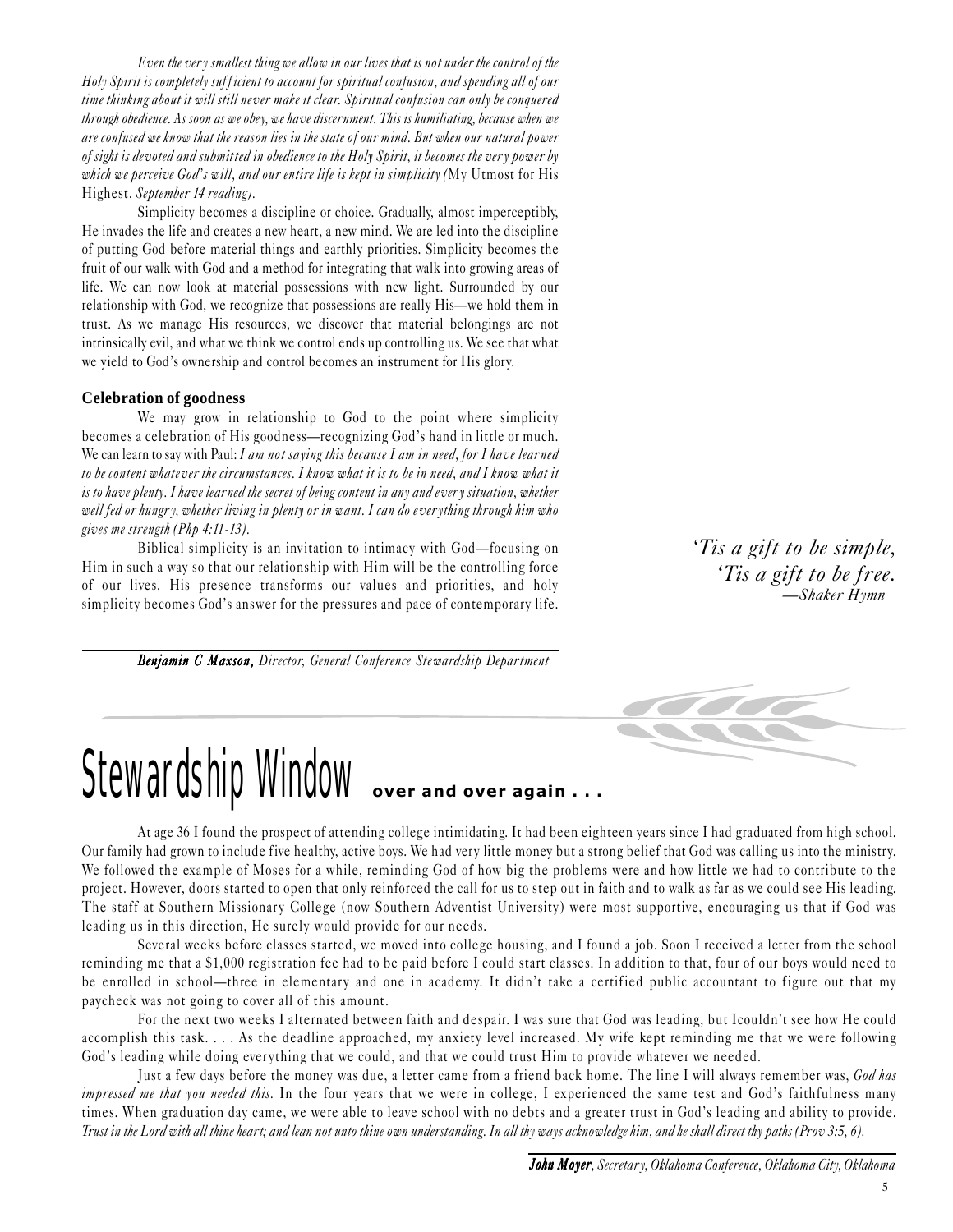#### **Not quite enough**

Dr. Tony Evans, pastor of the Oak Cliff Bible Fellowship, tells an anecdote about a man who came to church one weekend looking very discouraged and sad. The pastor noticed and asked him, *Hey, what's the matter?* And the man replied*, Oh, my uncle died two weeks ago, and he left me \$75,000.*

That was mixed news, so the preacher tried to comfort him*.* Then the man added,*Then last week my aunt died, and she left me \$50,000.* The preacher exclaimed*, Wait a minute! I don't get it. Two weeks ago your uncle died and left you \$75,000. Then a week later your aunt died and left you another \$50,000. So why are you so sad?* The man answered, *Because this week nobody died*.

Do you ever feel like that? You get a big windfall, but it's not quite enough. Then another windfall and it still isn't enough. And you begin to feel that no matter how much you receive, it will never be enough. There can't be enough rich-uncle deaths in the family to bring you lasting joy? I've discovered that the Bible says more about coveting than I imagined. It's there in the tenth commandment, of course, but the New Testament is also rich with counsel on this hugely important topic. In the very practical book of James, we find this in chapter four*: What causes f ights and quarrels among you? Don't they come from your desires that battle within you? You want something but don't get it. You kill and covet, but you cannot have what you want (Jm 4:1, 2).*

Psychologist Leonard Felder authored a wonderful book called, *The Ten Challenges.* He describes covetousness this way: To covet is to yearn with so much *longing that you feel you'll never be complete . . . unless you satisfy this desire.*

#### **A simple plan**

I have discovered, both through case histories and the Bible itself, that it is a fruitless quest . . . to attempt to satisfy this desire. You can't get enough things, be it money or power or trinkets and toys. The quest never ends. You may be familiar with a best selling story that came out a few years back entitled*, A Simple Plan.* There is probably no better depiction of the raw, downward spiraling power of sin . . . especially the twin sins of covetousness and greed. Several friends were hiking along in the snow and stumbled onto a half buried, crashed

A Simpl

single engine airplane with two deceased people inside. Also at the sight was a duffel bag containing nearly four million dollars! They debated back and forth*, What do we do with this money? Do we turn it in? Do we call the police? Do we split it three ways?*

They decide to keep it: four million dollars in hard cash, probably from some drug deal cut short by the collision in the snow. One of the men went home and asked his wife a hypothetical question. You know the kind: *Honey, if we found a bunch of money, like several million dollars, what would we do with it? Would we keep it?*

Well, his wife was indignant*. No way! We'd turn it in.* That would be the only thing to do with four million hypothetical dollars. She was very sure of herself and her conscience convicted her. He then pointed to the kitchen table and the duffel bag. There are four million real dollars in that bag. Forty thousand hundred dollar bills.

And do you know what she did? Instantly she inquired, *Where can we hide the money? How long do we have to keep it in the attic? Why do we have to split it three ways?*

As the story is told, greed asserts itself instantly*. I want that money. I need it. I deser ve it*. *My life, which was f ine ten seconds ago, would be unthinkably drab if I couldn't keep that money*. The whole story is one wrenching portrayal of the power of sin. People end up dead before it's over; and several lives are destroyed by the overwhelming grip of covetousness.

#### **Pride means enmity**

It's no wonder that Paul exalts the standard in his letter to the Christians living in Ephesus: *But among you there must not be even a hint of sexual immorality, or of any kind of impurity, or of greed, because these are improper for God's holy people.* Did you notice? He says, *not even a hint of greed*? It's God ideal that this deadly temptation should be completely foreign to His people. But the difficult thing

### **Scripture Reading**

Philippians 1:21

### **Suggested Hymn**

My Faith Looks Up to Thee (Seventh-day Adventist Hymnal #246)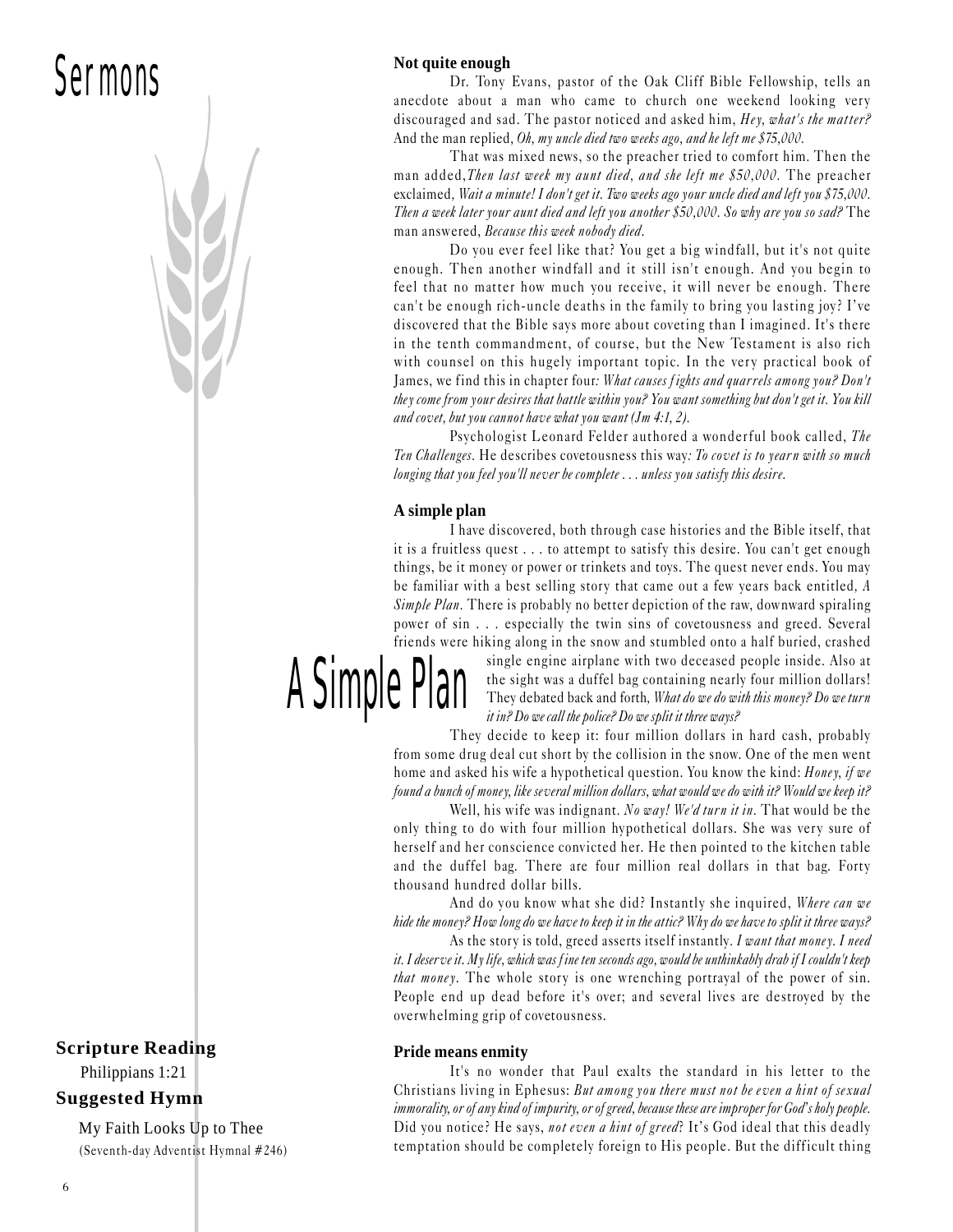is that, instead of being foreign to us, greed and covetousness seem to be built in to our systems. It's like that little musical theme that plays when your computer starts up.

There is a direct-to-the-heart essay written years ago by C. S. Lewis in his book, *Mere Christianity.* In it Lewis suggests that our covetousness all boils down to pride. We want what our neighbor has because we're proud. We covet things that aren't ours because of how we believe they will make us feel and because we believe we are more important than our neighbor—especially if we can secure things by taking them from him. And of course, pride involves not trusting God nor being thankful for the things He has chosen to give us. In fact, as Lewis puts it, pride actually proclaims a declaration of war on God and His ideals and plans for us. *Pride always means enmity*, he writes. It is enmity. And not only enmity between man and man, but enmity between man and God.

But then he goes on to paint a picture of possibilities. Could we simply abandon the chase for things, for feeding and stroking our egos? Could we possibly just step off the roller coaster of desire, of wanting more and more blow-up toys and patronizing friends? It is as if there is a diving board out there called self . . . and we're invited to simply jump off that board and trust in God alone for our being, for our identity, for our very lives. Here's how Lewis puts it:

*If you really get into any kind of touch with Him you will, in fact, be humble, delightedly humble, feeling the infinite relief of having for once got rid of all the silly nonsense about your own dignity which has made you restless and unhappy all your life. He is trying to make you humble in order to make this moment possible: trying to take off a lot of silly, ugly, fancy dress in which we have all got ourselves up and are strutting about like the little idiots we are.*

#### **Leaping off**

Maybe the apostle Paul had some of this strutting about persona back when he was still Saul, the ambitious persecutor. Saul was zealous to throw Christians in jail. He loved to push his way around, make himself feel important by locking up people who seemed to have something he didn't have. He was a member of the Sanhedrin, a group that was fixated on position, power and upward mobility.

And then Saul took that leap of faith. Right off the diving board. I'm willing to be a fool for Christ, he wrote later. If I'm rich or poor it's okay. If I'm well fed or hungry. If I'm free or in prison. It didn't matter anymore. His identity was in Jesus Christ. *For to me, to live is Christ*, he wrote *(Php 1:21).* And you can tell that he means it. The chase is finally over. The endless pursuit of personal glory, over. The ego and built-up sense of self-worth from your own résumé, over.

And you know, friend, this leap off the diving board has to happen 365 times a year. Maybe 365 times a day as well. In a later chapter of *Mere Christianity,* Lewis comes back to this very question: *The terrible thing, the almost impossible thing, he writes, is to hand over your whole self, all your wishes and precautions, to Christ. But it is far easier than what we are all trying to do instead. . . . The . . . real problem of the Christian life . . . comes the very moment you wake up each morning. All your wishes and hopes for the day rush at you like wild animals.*

That's true, isn't it? Climb the ladder! Lift yourself up! Knock your enemy down! Go! Go! Go! Try to find an airplane with four million dollars in it so that you can wear the millionaire tag on the lapel of your Armani suit for a few years before they bury you in that suit. These desires, these selfish, self-centered thoughts and aspirations rush at us like wolves every single morning, the minute the alarm clock goes off.

So what's the answer? Here's the rest of Lewis' suggestion*: The f irst job each morning consists in simply shoving them all back; in listening to that other voice, taking that other point of vie w, letting that other lar ger, stronger, quieter life come flowing in. And so on, all day. Standing back from your natural fussings and frettings; coming in out of the wind.* If I may borrow the title, it really is*, A Simple Plan!*

*Besides the noble art of getting things done, There is the noble art of leaving things undone. The wisdom of life consists in the elimination of non-essentials.* —*Lin Yutang*

### Sermons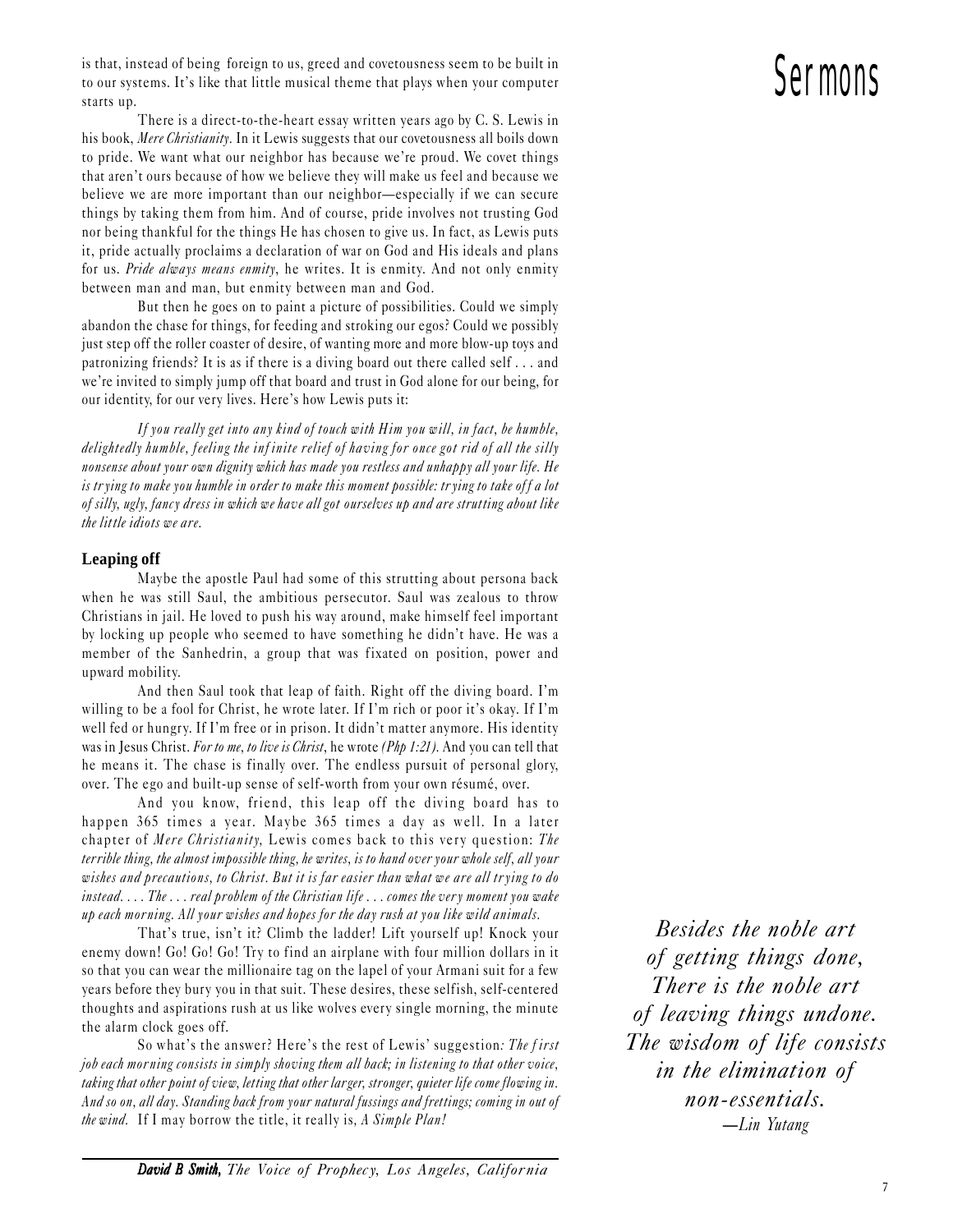#### **Introduction**

Self-discipline is not a popular subject. It has all the appeal of doing budgets or schedules or anything else we've put aside for later. We just cannot think about these things without experiencing anxiety. Self-discipline is not a fun topic. And yet, it is the path to freedom. We can never be the person God wants us to be without it.

Now there are areas in our lives in which we do exercise self-discipline. We get up in the morning—even when we may not feel like it. We may not bounce out of bed at the time we know we should get up, but we do get up. Some of us do some of the things we know we should do around the house on weekends. These disciplines we exercise based on habits, often begun in childhood. Perhaps we feel we have no choice. But we can move beyond just doing those things which others require or which are mandated by ingrained habit. We can decide in advance what we will do, and then design a learning process to develop the necessary discipline. And it will not be nearly as painful as we might think.

#### **Gaining control**

First we need to examine what self-discipline is. Let's define it as having control of one's own actions or emotions. That means our objective is to gain control of what we do and how we feel. Can we just decide to gain control and do it? I think not. It is true that some people seem naturally disciplined. Perhaps early conditioning makes it easier for them. Nevertheless, everyone begins with a decision. Putting that decision into practice builds the habit or routine of being disciplined. So the first step

Path to Freedom toward self-discipline is a decision. Once the decision is made, there is still plenty to be done. But until it is made, there's very little else that can be done. Making that decision is really the most difficult part.

#### **Finding God's direction**

It is impossible for a Christian to look at the matter of self-discipline without realizing that the word *self* is really a contradiction. Ideally there should be no such thing as self-discipline. God, through the empowering of the Holy Spirit, first provides us with the insight and then the ability to do what He wants us to do. It is up to us to recognize and then accept that direction. It is there for the asking. In fact, often we need not consciously ask for it. God graciously provides it, if we are listening. So let's begin to think in terms of God-directed discipline.

We must first desire God-directed discipline and want to do the things God wants us to do. Sometimes this desire just seems to come naturally to Christians. In other cases we struggle. If you are struggling, be sure that you have specifically asked God to give you the desire to be obedient to Him.

Next, we must position ourselves so that God can provide us ongoing direction. That means spending sufficient time with Him on a regular basis. The reason for this is two-fold. We need to be available to hear Him when He has something to say. And we need the assurance that if we have not heard from Him, He has not had anything to say. We need the ongoing motivation and encouragement to continue to walk with Him even when we do not feel His presence in the process. Sometimes we cannot sense God's presence. But if we know that we have spent time with God, seeking His direction, it is a lot easier to keep on keeping on even when we do not yet have the answers we are seeking.

#### **Beginning to exercise discipline**

We want God-directed discipline. However, as important as it is to ensure that we are in line with God's will, it is also important to get started somewhere. How many Christians do you know who never seem to get far enough to give God anything to direct at all? If you have sought God's direction and are still unsure where He wants you to begin to exercise self-discipline, you may need to simply begin in the most obvious place. There is more than one way to determine what God wants you to do.

An example is your physical well-being. Have you made it a practice to get a physical exam periodically? If so, have you followed your doctor's advice

#### **Scripture Reading**

Galatians 5:13, 14

#### **Suggested Hymn**

Oh Master, Let Me Walk WithThee (Seventh-day Adventist Hymnal #346)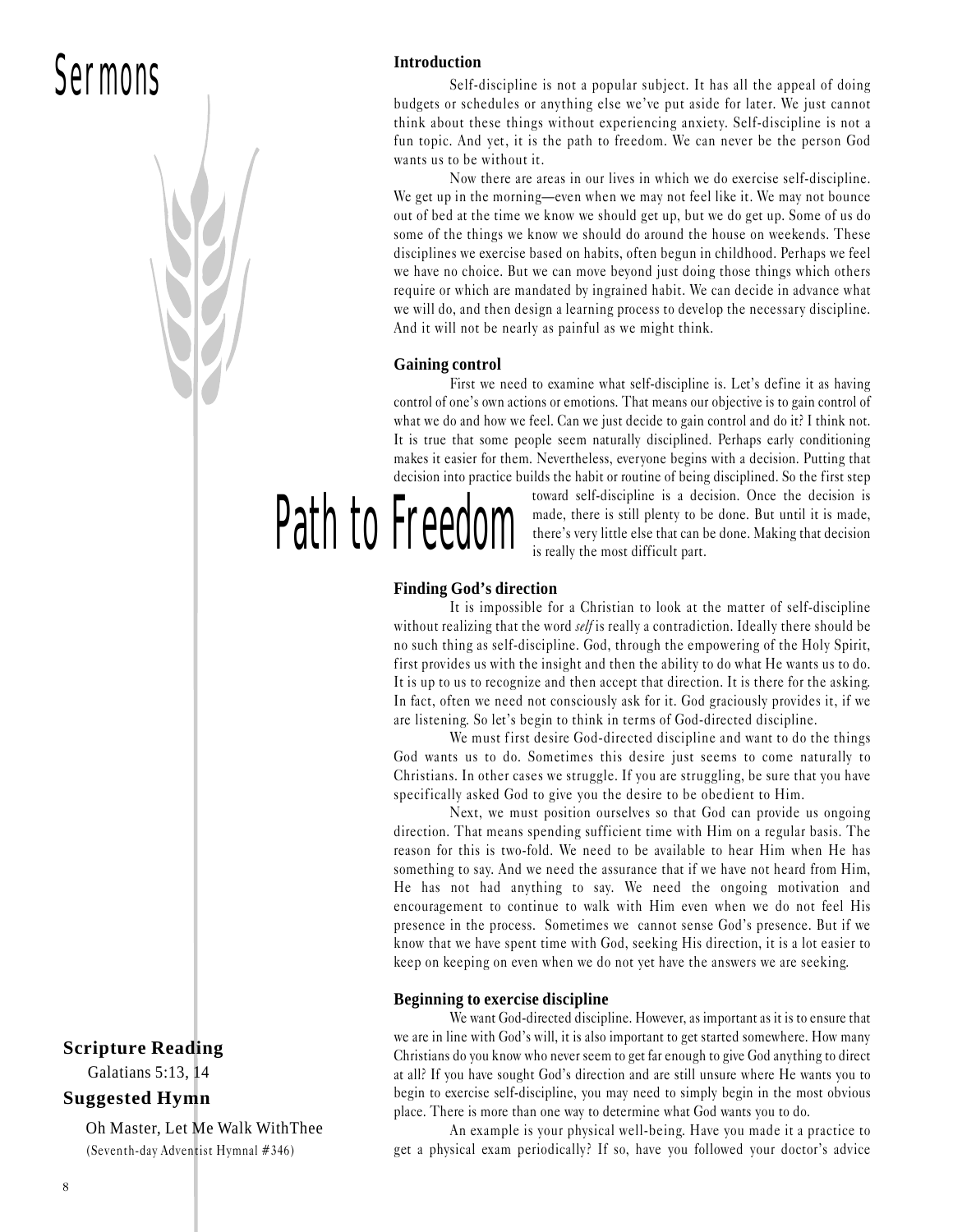regarding weight, diet and exercise? What about your relationships? Have you exercised the discipline to uphold your family responsibilities? What about your job? Are you well enough organized to please your employer and the Lord? What about your responsibilities within your church? Any room for improvement there?

. . . .Usually the problem is not in identifying the one area which requires discipline—it is getting started on just *one* of any number of areas. If you are having trouble choosing a starting point, try this: make a list of several areas you need to work on. Then pick the one that will relieve you of the most pressure. Carve out some time to decide the best approach. For instance, if you need more physical exercise, you might sign up for a weightlifting course. You could choose swimming or golf. The idea is to begin somewhere, anywhere, but start.

#### **Honoring God**

Self-discipline can be seen from at least three perspectives: God's, ours and others. The way we conduct ourselves is very, very important. When we project an image inconsistent with the image God wants us to project, we run the risk of damaging God's reputation. Of course, God is perfectly capable of taking care of his own reputation. However, when He has to overcome our poor witness in the process, we may suffer some consequences.

I find it difficult to discipline myself to see only movies that are totally pleasing to the Lord. I just love action movies. The problem is that there are very few action movies that are acceptable. Most have offensive language or excessive violence or sex. However, if I do not exercise discipline, I am being disobedient. Worse yet, weaker Christians who see me attending a particular movie may believe that it is acceptable. It is one thing for me to be disobedient, and quite another to be responsible for leading others where God does not want them to go. . . .

It is bad enough to set a poor example for Christians. It is much worse to have unbelievers who know us as Christians observe our lack of discipline. I have to struggle to keep my mouth shut when a stranger does something stupid like blocking me in the parking lot. And for me it really is just a matter of discipline. I do not lose my temper or have an irresistible urge to kill. I just like to correct stupid people. Well, I did that the other day, and a member of my church was there watching me give such a wonderful witness. To top it off, one of the people I was correcting was not even guilty of the error I was accusing them of.

#### **Putting discipline into practice**

There are some practical steps we can take to overcome lack of selfdiscipline. The most effective thing we can do is to pray regularly and consistently for God's help in this area. . . .We must also establish habits and routines that support the discipline we are seeking. We must root out procrastination, overcommitment and lack of punctuality because they hinder self-discipline.

You can approach self-discipline from the positive side. If your problem is watching too much television, plan other activities for some of that TV time. Maybe you can catch up on household projects you have been putting off. List the projects, prioritize them, then do them. You will soon wonder how you ever found time to watch. In fact, you may find that you are completely weaned from TV!

Rather than giving something up that you want to do, concentrate on doing something that you know is a better use of your time. This approach can apply to all areas of your life. You need not consciously decide that you will never again watch television; but decide that for the next while you will set it aside in favor or something you know you should do. After a while, you may discover that it was not as much fun as you thought. Of course, you always have the option of returning to the original routine.

Another effective technique for establishing discipline in an area is to work with someone else. This adds the element of accountability. If you can build self-discipline with someone you enjoy being with, so much the better. Start today as God directs you to gain control of your life by exercising selfdiscipline. It is a step toward freedom which can bless you and honor the Lord.

*Ken Smith, Ken Smith, Christian Stewardship Ministries. Reprinted with permission from thegoodsteward.com. More of Smith's sermons can be found on the Internet at thegoodsteward.com*

### Sermons

*Another dif f icult area for me is my diet. I am blessed with a high metabolism, and I do not have a serious weight problem. But that is a blessing and a curse. Since it does not show, I do not have much natural incentive to eat the things I should and avoid the things I should not. I know there are natural as well as spiritual consequences to my disobedience, but so far I have made precious little progress. When I am in the company of others who may struggle even harder to discipline their eating, I know I tempt them to sin through my bad example.*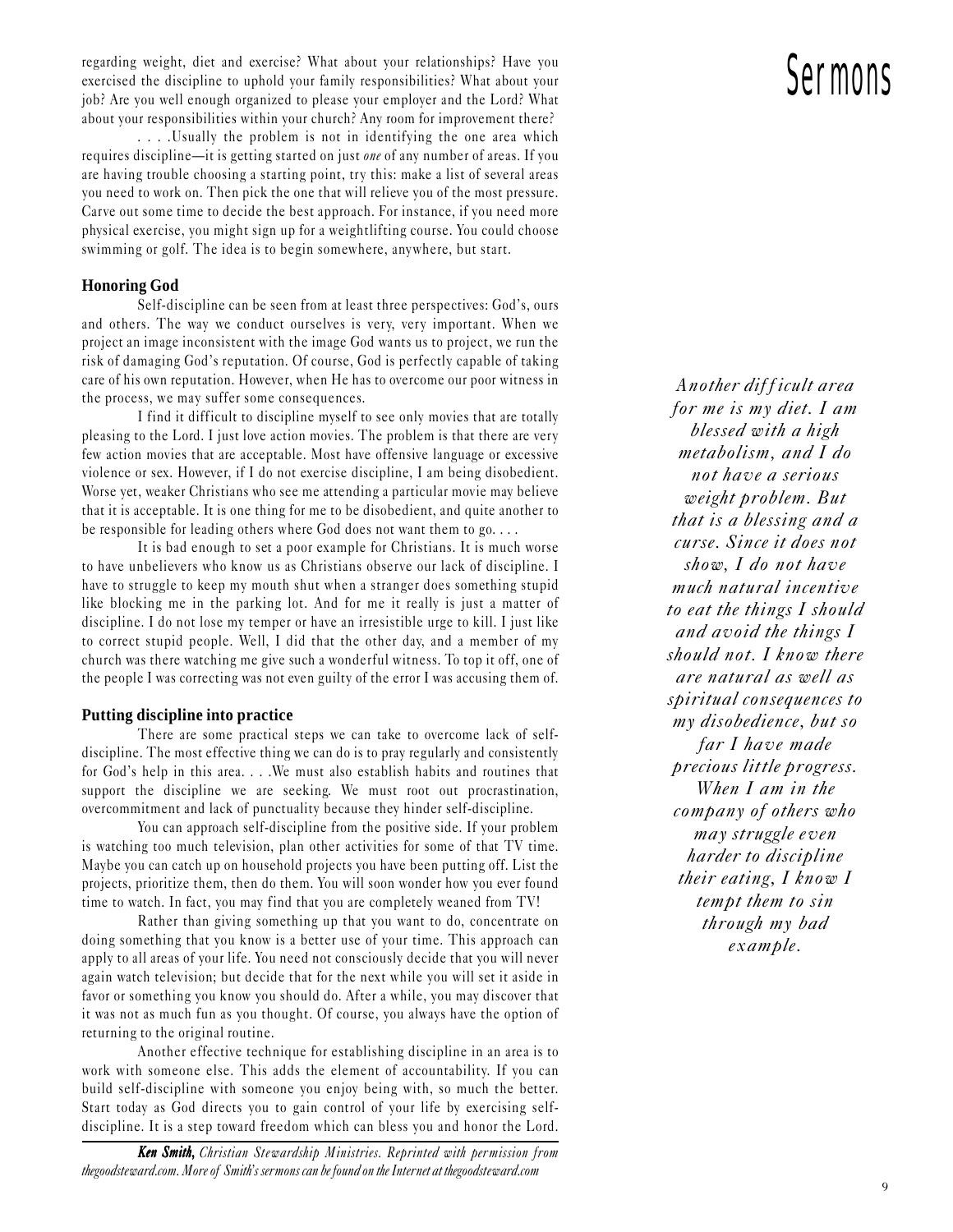#### **No longer of value**

I once took advantage of my wife's absence to make a couple of trips to the landfill. In the past my life had been rather simple. I had a formula: take care of what you have and when it is broken, used up, or of no value, then throw it away. Then I got married, and the formula changed: take care of what you have until it is broken or useless to you or anyone else, and then store it in the garage.

So I went to the landfill. In my opinion what I threw away was useless. There were boxes, the bottoms of which had rotted out. . . . There was some bad birdseed. (At least, I assumed it was bad. I had planted some of it three times, and no birds ever came up. So I tossed it.) This is a common drama in everybody's house. . . . Things get used up. . . . Things get broken, are no longer of any value and they have to be disposed of. But once in a while, just once in a while, there is a case of somebody throwing away that which is very valuable. Something very good gets tossed.

I am not talking about careless families, families that are full of waste and indifference toward the things they have because they have more than they can use and so just scatter it everywhere. I'm talking about those rare occasions when something good and valuable is thrown away. You can think of such times. They do not occur very often. Suppose a man in a very expensive suit sees a child drowning. He goes into the water. He can't swim with all that on so he removes his valuable suit to rescue the child. The suit is still good, but compared to the life of the child? He throws the suit away.

Imagine pioneers moving West, trying to get to California and Oregon. They come to the Rocky Mountains and snow begins to fall. Those Conestoga wagons are heavy—squeaking wheels straining, horses pulling; they can go no further. They go up as high as they can . . . and the leader says, *We're going to have to unburden some on the wagons.* Children are crying; parents are crying; but over into the rocks and ravine go furniture, chests of precious things, a piano. The group cannot go on if they hold on to these things. Even in the Bible I have read of ships at sea

**Throwing Away Good St** 

tossed by storms that had to unburden themselves of precious cargo . . . all kinds of good things tossed away. It's a matter of life and death. In view of the crisis, even that which is good has to go.

#### **An exception**

It is very likely that no such occasion will arise in your life. This is more the stuff of novels and movies. Interesting and moving, but so what? Well, even though it is rare and may never happen to you, I still feel I ought to share with you a case of someone who tossed away what was extremely valuable.

His name was Paul. He said when he wrote to his friends in Philippi, *If I were to enter a bragging contest, I would win. Not for what I have, I'm not a wealthy man, but for who I am. My identity, genealogy, my family tree, my connections, my standing in the community—I can win any bragging contest. I want you to know I am a Jew—a member of the House of Israel. I am proud of that. We have been mistreated severely. . . . But I remind you that we have clung to faith in God. We have kept the light on when darkness was ever ywhere. We have given the world the basis for all moral and ethical standards—the Ten Commandments, and we have contributed the writings that have shaped three of the great religions in the world: Judaism, Christianity and Islam. I'm proud of that.*

In some places it is very popular to join a synagogue if you fall out with your church. . . . Paul said, *Not me.* . . . I was born a Jew. I was *circumcised on the eighth day of my life. My family, Benjamin, the smallest tribe, did not amount to much in a lot of people's eyes, but God has always used the smallest, the weakest . . . to accomplish what He wants to do. Did you know that my tribe gave Israel its f irst king, Saul? I am named for him, you know—Saul of Tarsus. And I am proud of that.*

*My denomination? Pharisee. . . . I am proud to be a Pharisee. Being one simply means that we belie ve in and follow the Bible. When the Temple was destroyed, we built a substitute called the synagogue. We are zealous about the synagogue. We establish synagogues everywhere we go. But one thing that we hold at the center is how important it* is to know, to listen to and to obey the scripture. I am proud of that. As for myself, I have

#### **Scripture Reading**

Philippians 3:12-14

#### **Suggested Hymn**

Jesus, the Very Thought of Thee (Seventh-day Adventist Hymnal #158)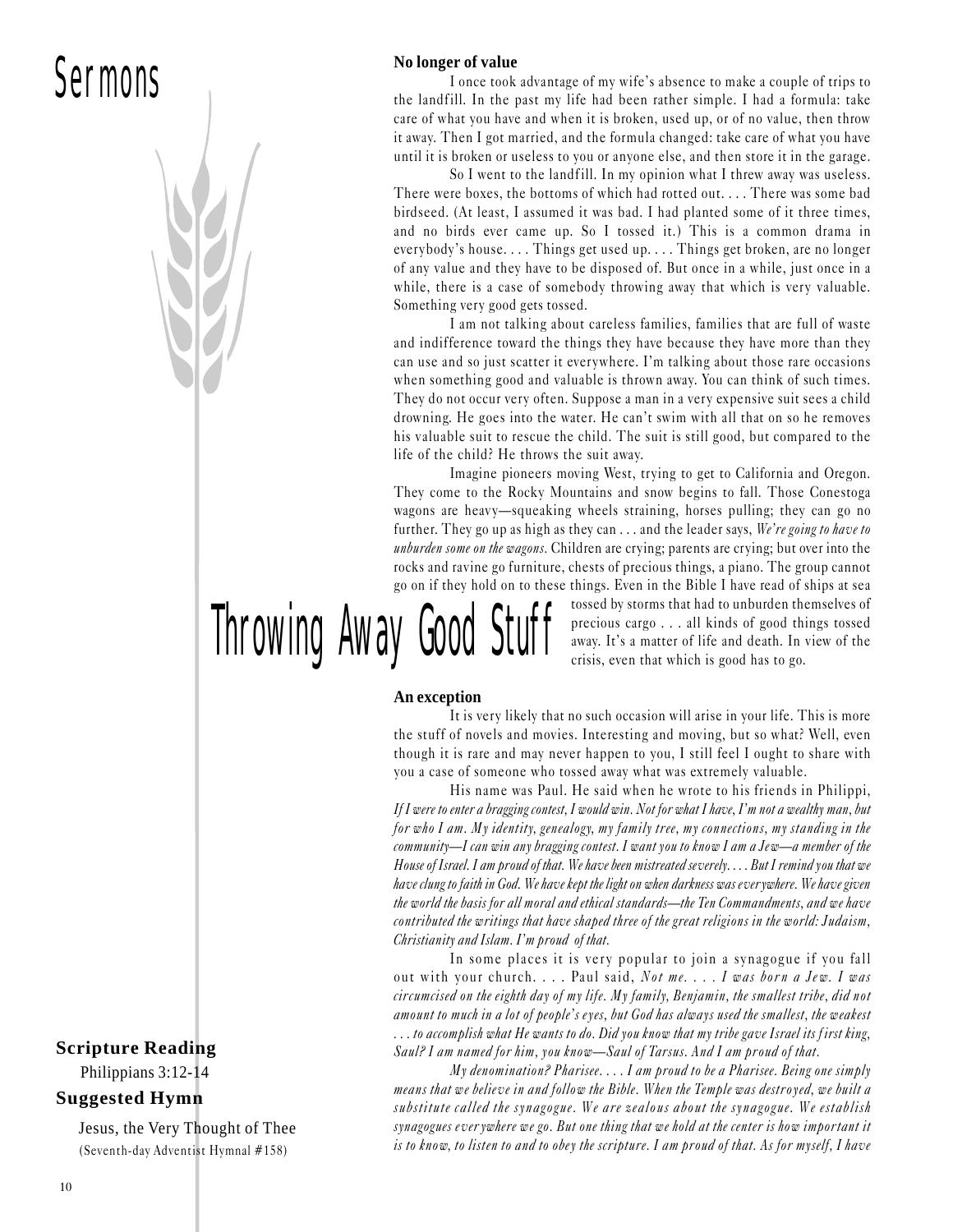*kept true to the scripture. You can ask my teachers. I outstripped all my classmates in zeal for the scripture. . . . I live by the Book. I am proud of that. In fact, I am so conscientious about it that I have a passion against anybody who weakens or distorts the scripture or trades it for something else. I cannot stand it. . . . If I went into a bragging contest, I would beat out e ver ybody. My standing, my character, my genealogy are all unsurpassed!*

And yet Paul said *I count all this as garbage. I've tossed it. I took it to the dump.* Why? We do not have a story here of a man who regrets his past, who is ... burdened with guilt . . . saying, *Oh what am I going to do?* No. This is not about guilt. All of his zeal and achievements are good. It is not a case of a new Christian being asked to give up terrible old habits. *If you're going to be a Christian,* they say, Y*ou've got to give up those bad habits and clean up your language, quit beating on your kids, be nice to your wife and quit all the ugly things you've done. You've got to lay them down and come to Jesus.* While that may be true, we are talking about a man who said that if anyone reviewed his past before he came to Christ, one would find only good stuff. *Nevertheless,* said Paul, *I took it to the dump.*

Why? Was the church an occasion for some sort of upward mobility? Did Paul say, *Well, looks like ever ybody who is anybody is joining the church. I might as well switch my membership?. . .* No! Then why did he do it? He did not have to do it. Every church that ever existed would have been glad to have him. He is the kind of folk we need in the church—good, clean, upright, honest, productive, love the Bible, follow the Ten Commandments kind of folks. . . . He does not have to do all this tossing of his past. Just add Jesus and join the church—that would have sufficed. In fact, Paul could have done what some other people do: join the church and . . . choose the parts you like. Come now and then, give a little now and then, do a little now and then, and maybe serve on a committee now and then. And now and then you die and now and then you go to heaven. Maybe. There are many people who do that. Paul could have done that. . . . Yet he threw it all away.

Why would Paul throw away what he has just called good? This man believed that Jesus Christ was with God but that he did not count being equal to God something to covet or grasp. Instead, Jesus emptied himself, became a human being and was obedient to the hour of death, even death on a cross. That is what Christ is like, not upward mobility but downward mobility. He came from God's presence, from all that was so good. He came from . . . the throne, from glory, from the angels, from the praise . . . but he tossed it and became a human being like you and me, obedient even to death. Paul says, *How can I, how can anyone, claim to be a follower of that man and still seek upward mobility? How can I tack Christianity around the edges but keep my life intact when this new faith is in the name of Jesus, who gave it all up, took it to the heavenly dump, and came down and became a ser vant?*

#### **Still running**

. . . . Paul thought, if you are going to be a Christian, then you should be like Jesus. So then, what do you do with your pride? What do you do with your own agenda? . . . Your own self ishness? . . . You take it to the dump in order that you might be like him. This unusual man Paul had the idea that the ideal Christian life would be to be like Jesus: to love, to care, to give, to serve, to suffer and to sacrifice like he did. *I am not there yet*, he said, *I do not mean for you to get the idea,* he protested, *that I have arrived, that I have attained my goal. Oh, no. But I'll tell you this: being like Jesus is the one thing on my mind. I'm running toward this. I'm running toward this, temples pounding, heart pumping, bones breaking, muscles aching, face swearing, running. If I could just be like Jesus.*

I know Paul is unusual. You may never in your lifetime meet anybody who takes Jesus that seriously. But I felt obligated to bring it up to you today, because once in a while when somebody does, I had the feeling it might be you.

*I thank thee Father,Lord of heaven and earth, because thou has hid these things from the wise and prudent and hast revealed them unto babes. —Jesus Christ*

### Sermons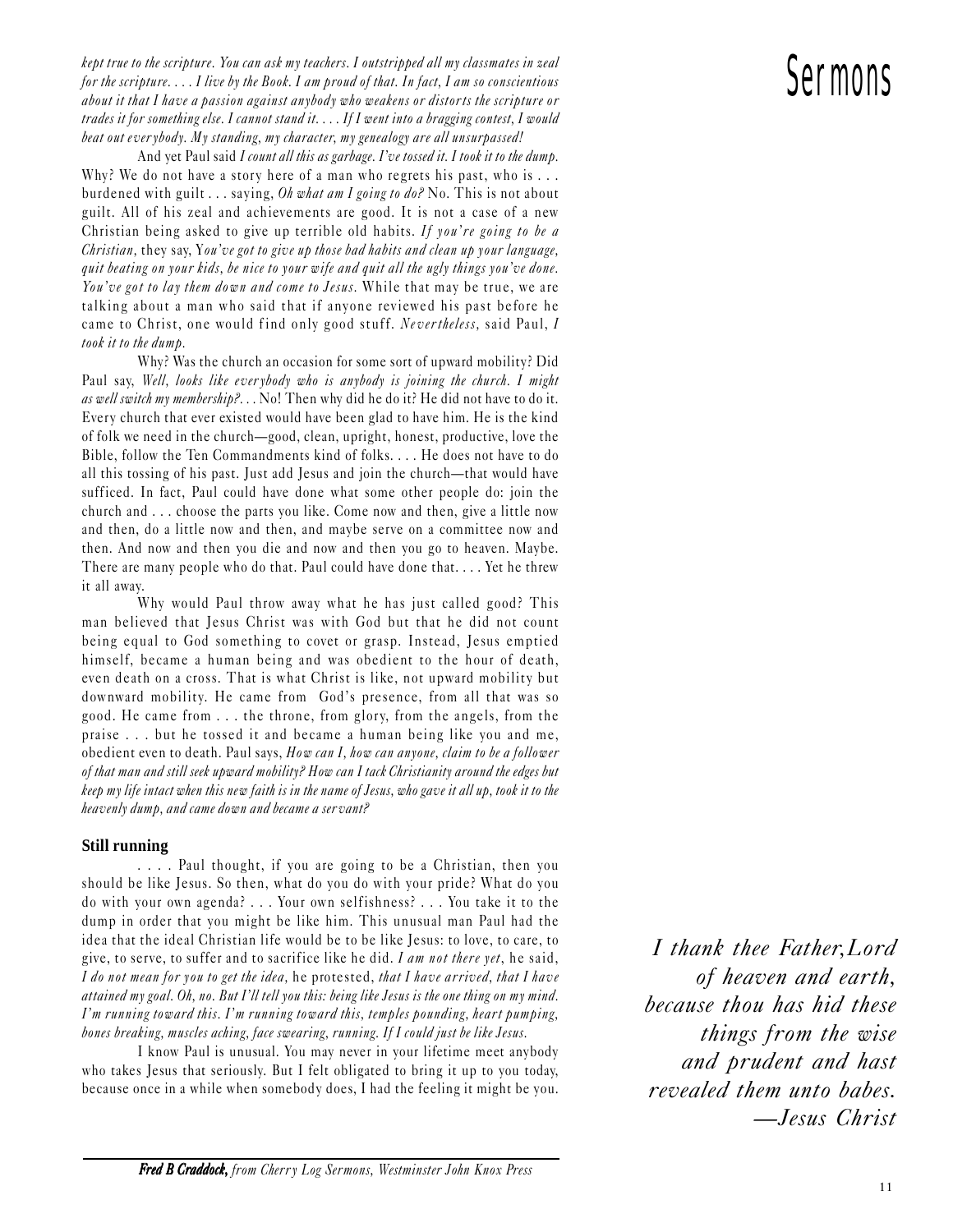#### **Introduction**

Christians today are called to live in a world that listens to the voices of profits and prophets. One promises immediate satisfaction to an individual or corporation, the other, taking a larger scope and value looks to the betterment of others.

Profit or prophet? Which voice speaks with more conviction for you? Which is the voice of scripture?

Now lest you make the mistake of many and think that the prophetic voice of scripture has to do only with the future and apocalyptic images of beasts and dragons, let me point out that the prophetic voice of scripture speaks more about how to live now than it does the future.

As Christians we are called to have a prophetic voice, one that challenges the routine perspective of society. One that dares to ask Why, or why not of the behaviors of our modern day. A voice that dares to make a mind think, that speaks of the fundamental worth of humankind, a voice that speaks to and for our brothers and sisters around the world who have no voice.

#### **Sent by God**

In the Old Testament it was the prophet sent by God who interrupted the lives of the people in the midst of their misguided ways. Lives that were perhaps lived faithfully to what they believed true, but misguided nonetheless. It was the prophet who invited them to do justice, to love mercy and to walk humbly with God.

It was the prophet who dared to call evil by its right name, resisting the temptation to explain it or sooth it away. It was the prophet whom the people killed, for few like to hear of the need for reformation and change.

#### **Prophet killing**

So too, we kill the prophets today. We call them extremist or radicals as those in the Sierra Club or Green Peace were called until the environment

Prof it or Prophet?

became a politically viable platform, or even good marketing. Yet today in the midst of energy shortages the lure of corporate profit struggles with the prophetic voice that calls for responsible stewardship.

Fundamental to this struggle are the values upon which they are based. Profit is about power, gain and responsible investment return for shareholders, retirement plans and the like. Prophet is about doing what is right regardless of who benefits, but intentionally to benefit all.

Profit has unfortunately seen the end as justifying the means. Examples are many: tobacco industry hiring scientists to deny the toxic nature of cigarettes; major sugar producers holding lands in third world countries preventing indigenous agricultural development, further impoverishing the people. Unfortunately even the church throughout the ages has been guilty of letting the ends justify the means…think of the crusades.

#### **Enough is enough**

But before you feel indignant, think about this: corporations focusing on profit, are vital to our world's development. The question of how development differs from exploitation is dependant upon our societal values and principles. As long as we choose sports utility vehicles over the diminishing supplies of energy, as long as we choose to demand continuous short-term profits we will have short-term exploitation. After all, everyone enjoyed the soaring stock market didn't they?

How high must the standards of living be before we can say enough is enough? It is the prophetic voice that has been muted by the explosion of wealth, power and success. The prophetic voice that calls us to values that includes the well-being of others, including planet earth, is muted by the turmoil of modern priorities and values.

#### **Scripture Reading**

Matthew 23:11,12

#### **Suggested Hymn**

O Love That Wilt Not Let Me Go (Seventh-day Adventist Hymnal #145)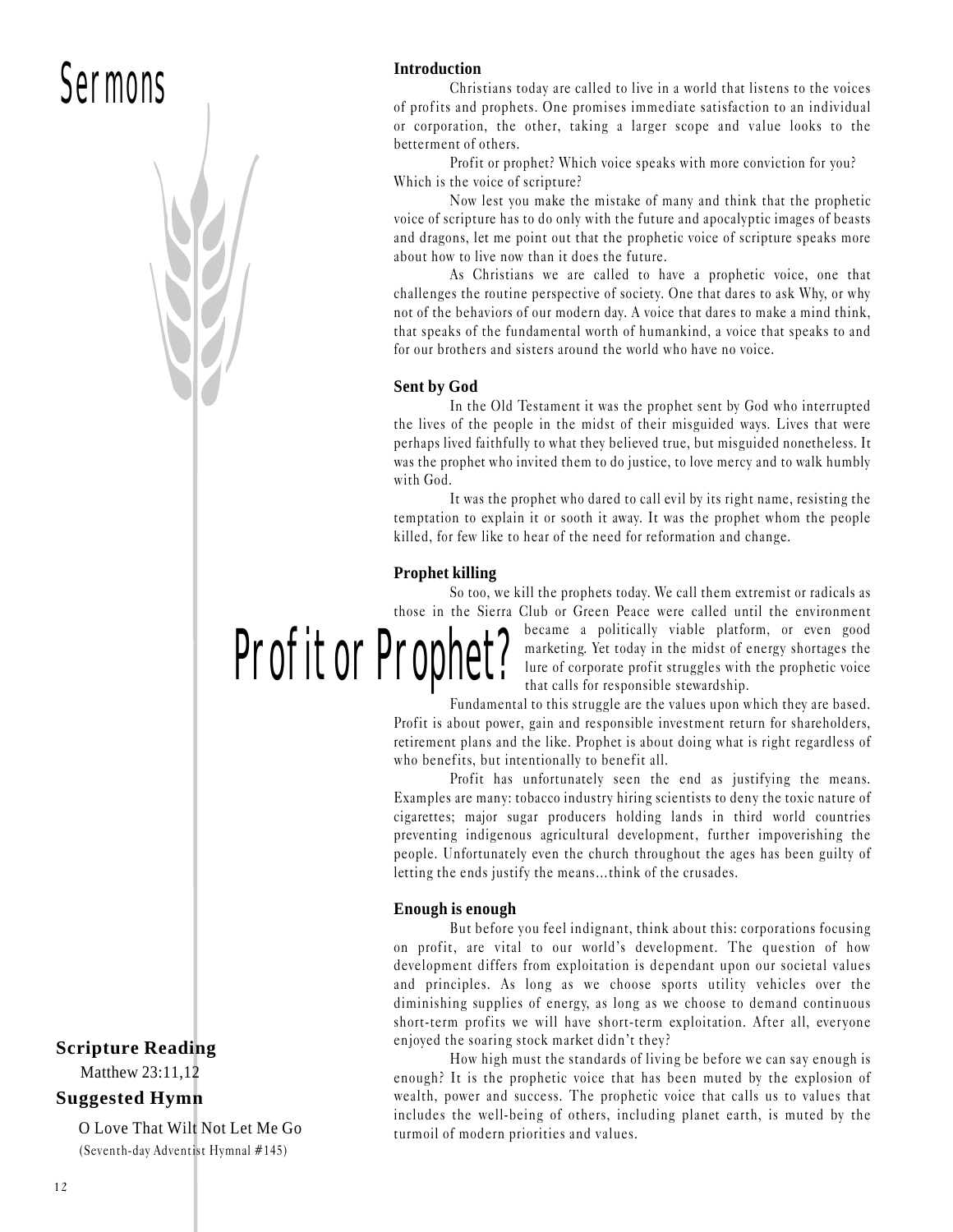Gordon Dahl describes it this way*: Most . . . tend to worship their work, work at their play and play at their worship.* Think about it. We worship our work, which for most of us is the source of our identity. We then find ourselves becoming weekend warriors—working at our play with an intensity that challenges the idea of play, struggling as a broken people to further prove ourselves. And then we play at our worship, for God has become just another good-luck charm on the bracelet of life. Dahl goes on to say, *The result of all this is that our meanings and values are distorted. Our relationships are disintegrating faster than they can be repaired. And our lifestyles resemble a cast of Hollywood actors in search of a plot.*

#### **How are you doing?**

In the New Testament, Jesus spoke of money more than anything else except the kingdom of God. He spoke of it as being both dark and sinister, as being that which controls and yet he also spoke of it as a blessing. He ate with the rich and the powerful, the poor and the powerless alike. It is in all that He said and did that we are to see that we are invited to regard and experience money not as master but as servant. To relate to it as prophet not profit. As one submitting all that I have to the will of the Father. Ultimately all business is His business.

So how are you doing as you listen to profit and prophet? I express my kingdom priorities best through the two books that I write every day, books of values that record how I spend my time and my money. The challenge I face is to ensure that my values and priorities are aligned with those of the kingdom, with the prophets of God, not the profits of man.

### Sermons

*Certitude. Certitude. Feeling. Joy. Peace. Forgetfulness of the world and of everything, except God. . Joy, joy, joy, Tears of joy. —Blaise Pascal*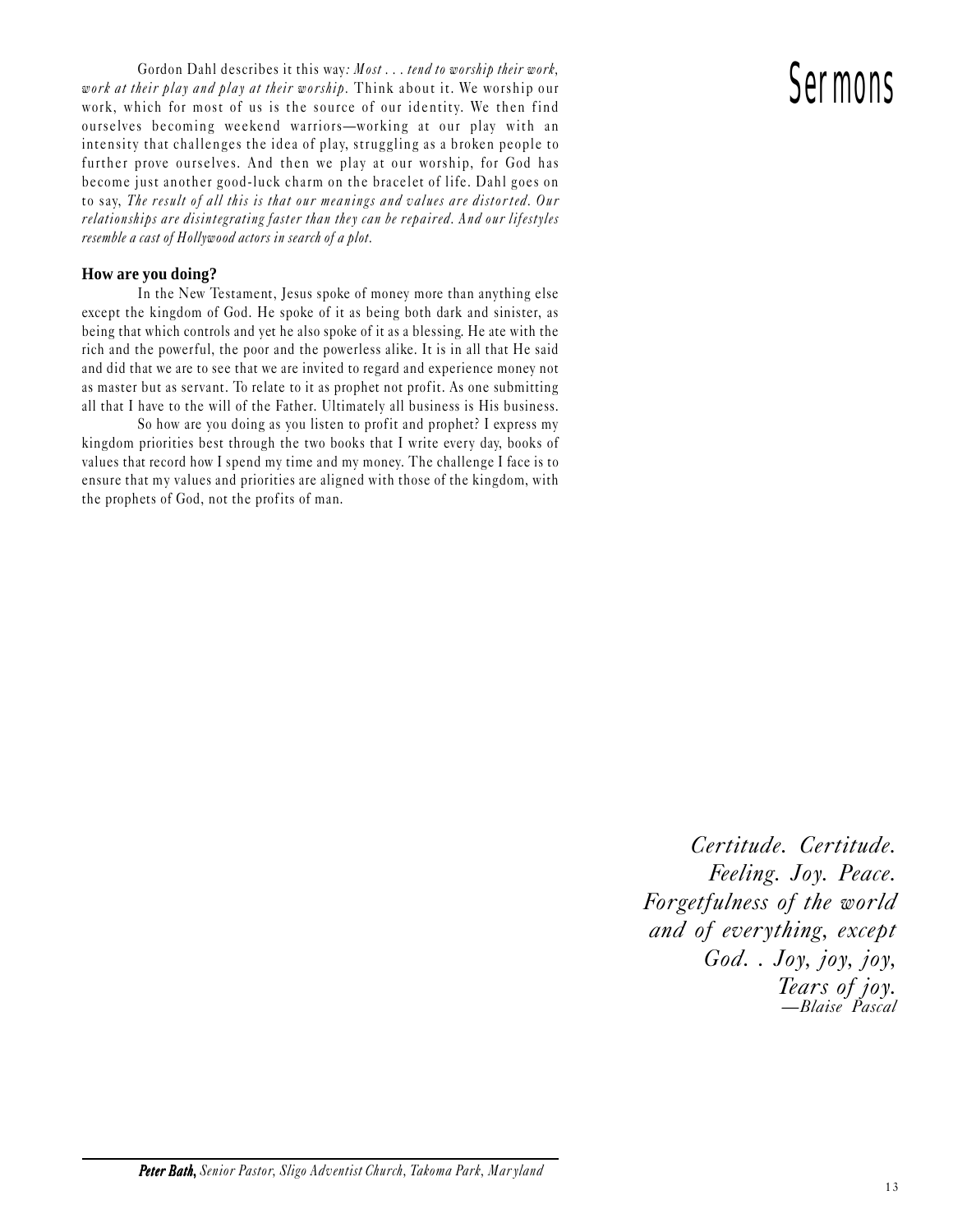### Book Reviews



#### *The Divine Intruder*

**by James R Edwards NavPress Colorado Springs, Colorado, 2000 US\$ 10.00**

#### *Slow Down and Simplify*

**by Beverly Graham Stickle Pacific Press Nampa, Idaho, 1998 US\$ 10.99**

This exciting book explores ways in which God intrudes into our lives. Edwards uses different Bible characters and stories in a series of conversations to demonstrate the ways in which God breaks into our world to touch us. The overall theme is that God does not draw us up to Him, nor does He expect us to use our abilities to seek and find Him. Instead, He joins us where we are, in the details and struggles of real life.

Edwards also uses examples and illustrations from contemporary life to demonstrate ways in which God intervenes and seeks us. The author takes us back to the reality of our total dependence upon God. *Human inadequacy and weakness make obvious our need of God and make us more open to God. The success of the call is not in our abilities, but in our dependence on God (p 67).*

Grace is a crucial component of God's intervention in our lives*. God is in the business of transforming what is, into what might be. Censure does not achieve that transformation, but solidarity and af f irmation do. That is why God comes to us in our deepest troughs and needs with his forgiving and saving presence rather than with condemning judgment. At the point where we are most vulnerable and alone, God says, 'I am with you' (p 79).*

One of the author's strong contributions is in the area of discipleship. *The great irony of discipleship is that God must first make us weak in order to use us (p 85)*. These moments of weakness make clear our need and dependence upon God. It is during these moments that we become open and responsive to God's invasion of our lives. Then God uses us in ways that we cannot anticipate. *God makes us weak so that we may be serviceable to his kingdom. God makes of us what we could not imagine; he assigns us to posts that we would never choose. He does this not to inflict pain on his ser vants, but to use them for greater purposes than the y are capable of on their own. It is a divine myster y, like pruning: God cuts away so that something greater may appear (p 136).*

This is a powerful book that helps make God real in our lives. It assists us in understanding how God can break through—how He can become more real in what we do and say.

**Benjamin C Maxson, Director, General Conference Stewardship Department** 

In her book, *Slow Down and Simplify,* Beverly Graham Stickle begins by saying, *I think Jesus was thinking of people who need to slow down or simplify their lives when He mentioned people being 'choked with cares and riches and pleasures of this life' (Lk 8:14 KJV). He kne w most of us could benef it from making our lives less complicated (Slow Down and Simplify, p 12).* And thus she begins a journey to help her readers in the challenge to simplify life.

The tips in her book are based on interviews the author conducted involving over 200 "experts" who were just regular people struggling for control in their very busy schedules. Stickle points out that making life easier means different things to different people. The plan you choose needs to fit you.

Chapters deal with topics like, setting limits on others' expectations; controlling paper in your life; what to do with *stuff*—control clutter; easier homemaking, using technology wisely and many more.

Some tips include: 1) Don't answer the phone. Instead, use your answering machine as a private secretary. 2) Make the most of your personal computer. Stay in touch with treasured friends through e-mail; use software to balance your checkbook. 3) Learn to say *No* and prioritize your activities, leaving important chunks of time for church and family.

There are 38 concise chapters consisting of a few pages each. The book is full of ideas. Because of the nature of her research, the book's strength—loads and loads of tips—is also its weakness. Ideas are often at opposite poles and that is understandable because the work is based on interviews. But if you keep the basis of the book in mind, you're bound to find lots of ideas to help in your journey to gain more perspective, *rediscover God's promise of peace,* and find time for the things in life that really matter!

*Claire L Eva, Assistant Director, General Conference Stewardship Depar tment*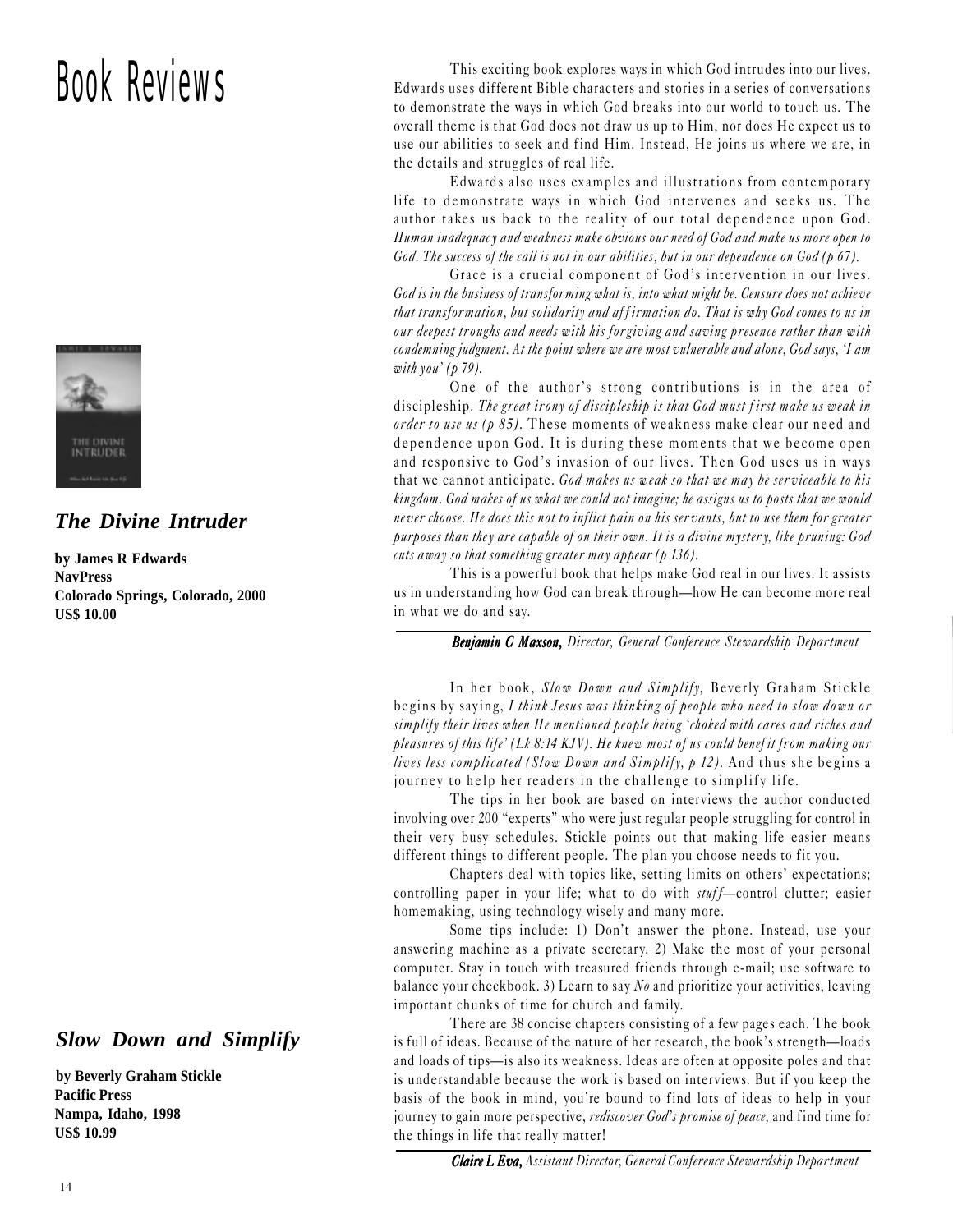Richard Foster, author of a classic in spirituality—*Celebration of Discipline*,<br>with the theme of simplicity in his 224 page volume, *Freedom of Simplicity*.<br>In a world that is marked by busyness, materialism and the shee revisits us with the theme of simplicity in his 224 page volume, *Freedom of Simplicity.* We live in a world that is marked by busyness, materialism and the sheer complexity of things. Everything we face confronts us with a complexity of life that leaves us frustrated, stretched and straining.

Foster deals with the complexity of simplicity and its reality and impact. It becomes an inward reality before it becomes an outward lifestyle. Too often we focus on coercing individuals to external simplicity without empowering them with the internal reality which is needed*. The outer expression of simplicity must flow from the inner resources. It is learning to walk in the Spirit that builds the life of purity, unity and grace. There is an inwardness that is central to our task; without it all is lost. We delude ourselves, howe ver, if we think we can possess the inner reality of simplicity without its having a profound ef fect upon the way we live . . . (p 9).*

This book also highlights that simplicity as a discipline is part of the greater whole of the Christian life and devotion to God. It serves as both cause and effect. The integrated walk with God will lead us to simplicity, and simplicity will enhance our relationship with God.

Foster develops the foundations for simplicity from its biblical roots and the historical heritage of the church. Then he moves into the practice of simplicity. He presents practical steps for inward simplicity before moving on to application of outward simplicity.

 In this latter section, Foster develops biblical concepts for financial discipleship that are practical and productive. However, Foster falls short when dealing with the subject of tithe in both the New and Old Testaments. He does not communicate the deeper meaning of tithe as a sign of loyalty and an as an extension of our walk with God. Instead he sees tithe as too small a sign when compared to the radical attitude of freedom from the tyranny of possessions as demonstrated in the New Testament models for giving.

The book concludes by exploring the concept of corporate simplicity. The practice of our walk with God cannot be isolated by our individuality. We are part of a greater whole, and the application of simplicity carries over to the church and our interaction with the world.

This work is foundational and crucial for maturing discipleship in God's church. *The Spiritual Disciplines (of which simplicity is a vital part) are the conduit through which our obedience flows; they are visible ways by which we express our discipleship. And more impor tantly, they set us before God in such a way that we can be transformed and conformed to the way of Christ . . . . Nothing is more clear than that Jesus Christ walked in a well-nigh amazing simplicity of life. He was centered in God and had a transparency toward God that ordered ever ything. Simplicity is part of what it means to be a follower of Christ (p 184).*

> *God is in the business of transforming what is, into what might be. Censure does not achieve that transformation, but solidarity and affirmation do. —James R Edwards*

# **RICHARD L FOSTER**

### *Freedom of Simplicity*

**by Richard J Foster Harper and Row San Francisco, California, 1998 US\$ 6.50**

**Benjamin C Maxson, Director, General Conference Stewardship Department**